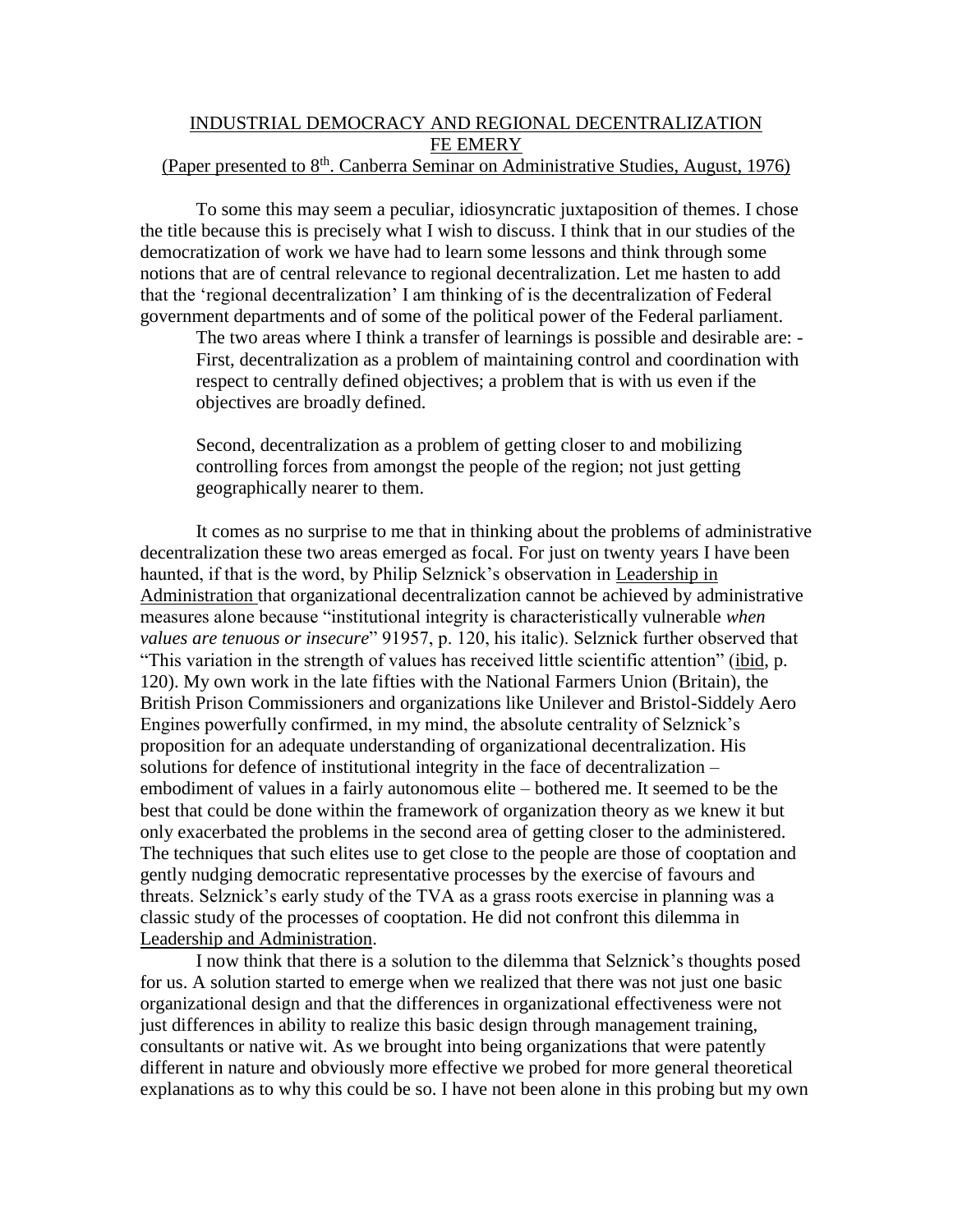conclusion is that we have in fact two basic organizational designs to choose from; we are not limited to choosing how far we will go with one design. Let me settle down to discussing the reasons for my conclusion. After this discussion I will go on to the problems of getting closer to the administered.

#### The two basic organizational designs.

In choosing their organizational designs people do not confront an infinite range of choice. Far from it. If their organizations are to be purposive they have to be adaptive over a wide range of evolving circumstances. The alternative is some sort of servomechanism with a fixed repertoire of responses and capable of surviving only within a very narrow range of foreseeable conditions. To achieve this adaptiveness redundancy has to be built into the system. This is an important property as with each arithmetic increase in redundancy the reliability of the system tends to increase exponentially (Pierce, 1974).

There are two basic ways that redundancy can be built in:

- (a) by adding redundant parts to the system; each part is replaceable; as and when one part fails another takes over;
- (b) by adding redundant functions to the parts; at any one time some the functions of any part will be redundant to the role it is playing at the time; as and when a part fails in the function it is performing, other parts can assume the function; so long as a part retains any of its functional capabilities (i.e. functional relative to system requirements) it is of some value to the system.

The first design of redundant parts has been described by Mumford as the Megamachine and he has traced its long Asian history and more recent Western debut (Mumford, 1967). Feibleman and Friend characterized the logical properties of the first design as Subjective seriality, in which "The governing relation is asymmetrical dependence. The sharing of parts is necessary to one of the parts but not to both" (1945, p. 36). The second design is characterized by them as Complementary seriality, in which "The governing relation is symmetrical dependence. The sharing of parts is necessary to both of the parts. Neither part can survive separation". (p.36) "… parts are on a parity with respect to their relations with other parts, and each is dependent upon the other". (p38). It is of interest that their analysis of "The structure and function of organization" revealed no more than just these two basic designs at the level of purposeful systems.

If redundancy is sought by having redundant parts then there must be special control mechanisms (specialized parts) to determine which parts are failing and have to be rendered redundant, and which have to be activated for any particular response to be adaptive. If the control is to be reliable it too must have redundant parts and hence the question of yet another level of control emerges. The more difficult it becomes to determine the failure of dependent parts, in time to make adaptive replacements, the more the levels of control tend to proliferate (compare the many levels of control to be found in an army or an oil refinery with the few that are found necessary in a car assembly plant).

One can expect a bias toward choosing the first design if (a) the costs of the individual parts is cheap and (b) there are long lead times available for the organization to learn new mode of response. Certainly, once this first basic design is chosen efforts will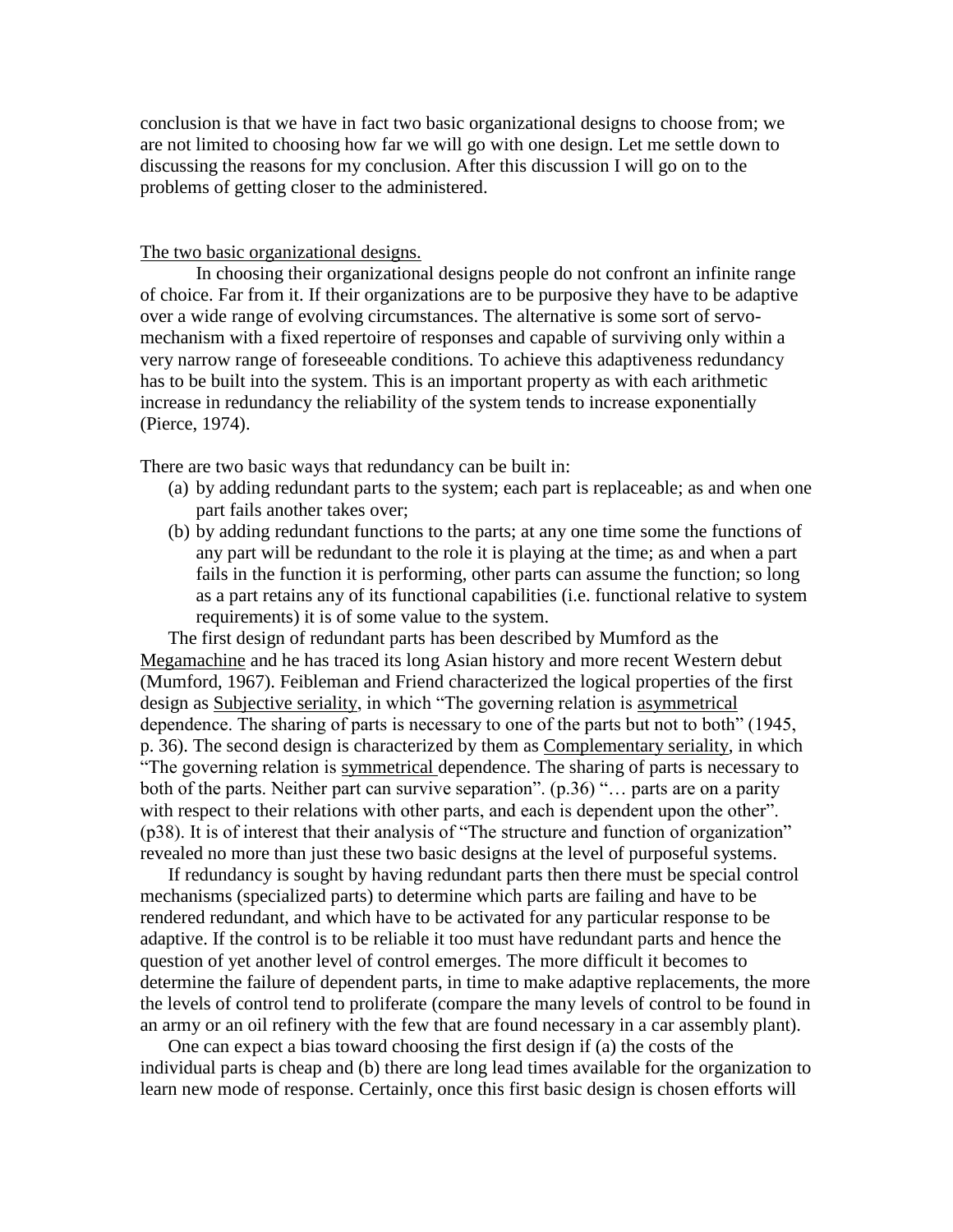be made to keep down the cost of the individual part by sustaining a pool of unemployed, obtaining access to pools of poor and preferably dispossessed peasantry (e.g. the Gastarbeiter of Germany and Australia's post-war migration scheme), or specializing and standardizing the function of the individual parts to minimize costs of training and retraining.

Regarding the second source of bias toward the megamachine it is worth starting our considerations from the oft-made observation that this is a great way to run a railway or an army:

"There are irrefutable advantages to this kind of organization. Discipline is good, errors in routine procedures rarely go unchecked, and if the very top man is an exceedingly able executive he can usually make the whole organization jump to his command very quickly. It usually takes a long time to build, and it is at its most successful when the function of the organization is to control a very large number of people all doing more or less the same thing. It is the way most armies are organized – platoon, company, battalion, brigade, division, corps, army – and if you want to make a million men advance or retreat at a few hours notice it is hard to think of a better system". (Jay, 1967, p. 73).

Armies fight for short periods of their life under conditions of great uncertainty, great turbulence. Hence it is hard to reconcile Jay's enthusiasm for organizing armies in this way with the contention that they are only adaptive when allowed 'long lead times for learning'. It is also hard to reconcile with the organizational logic that underlies this contention, namely that this type of system is inherently error-amplifying. The governing principle of asymmetrical dependence means that errors will leak in from the environment like water from a sieve; it is in no one's interest to have himself rendered redundant because an error, or failure, can be associated with him. Even without that psychological weakness the relation of asymmetrical dependence will ensure that the flow upwards of information from one level of control to the next will take the form of T  $= (1 - F)^n$ . If a manager had five good people reporting to him, people who were truthful, (T) eight times out of ten, i.e.  $T = (1.0 - 0.2)^5 = 0.328$ , then there would be, on average, only one in three occasions that he could say to himself that this must be sound advice because they are unanimous. However, the same principle applies at all levels. If he and four others at the same level as himself have been well chosen, and hence are right nine times of ten, then the chances of their superior getting such a good straight message coming up through them from the level below are, on the same arithmetic, 0.002, twice in a thousand such communications'. (Stafford Beer, 1972). This very disturbing property of error-amplification arises in a system based on asymmetrical dependence because each manager must seek to maintain the asymmetrical dependence of his subordinates on him. Hence he will seek to ensure that each of his subordinates gives him their independent judgement and that they cannot go into collusion to influence his decision. But the mathematics of this are inexorable. The more he achieves this aim of controlling his subordinates the deeper he gets into error – even if the subordinates are not psychologically motivated to protect themselves by hiding their errors.

Given this inherent weakness a major part of the effort of utilizing cheap dependent labour by this first design has gone into control systems that will minimize the weakness. Thus Jay, in the above quote, says that in these types of organizations discipline is usually good. We suggest that in these types of organizations one usually finds good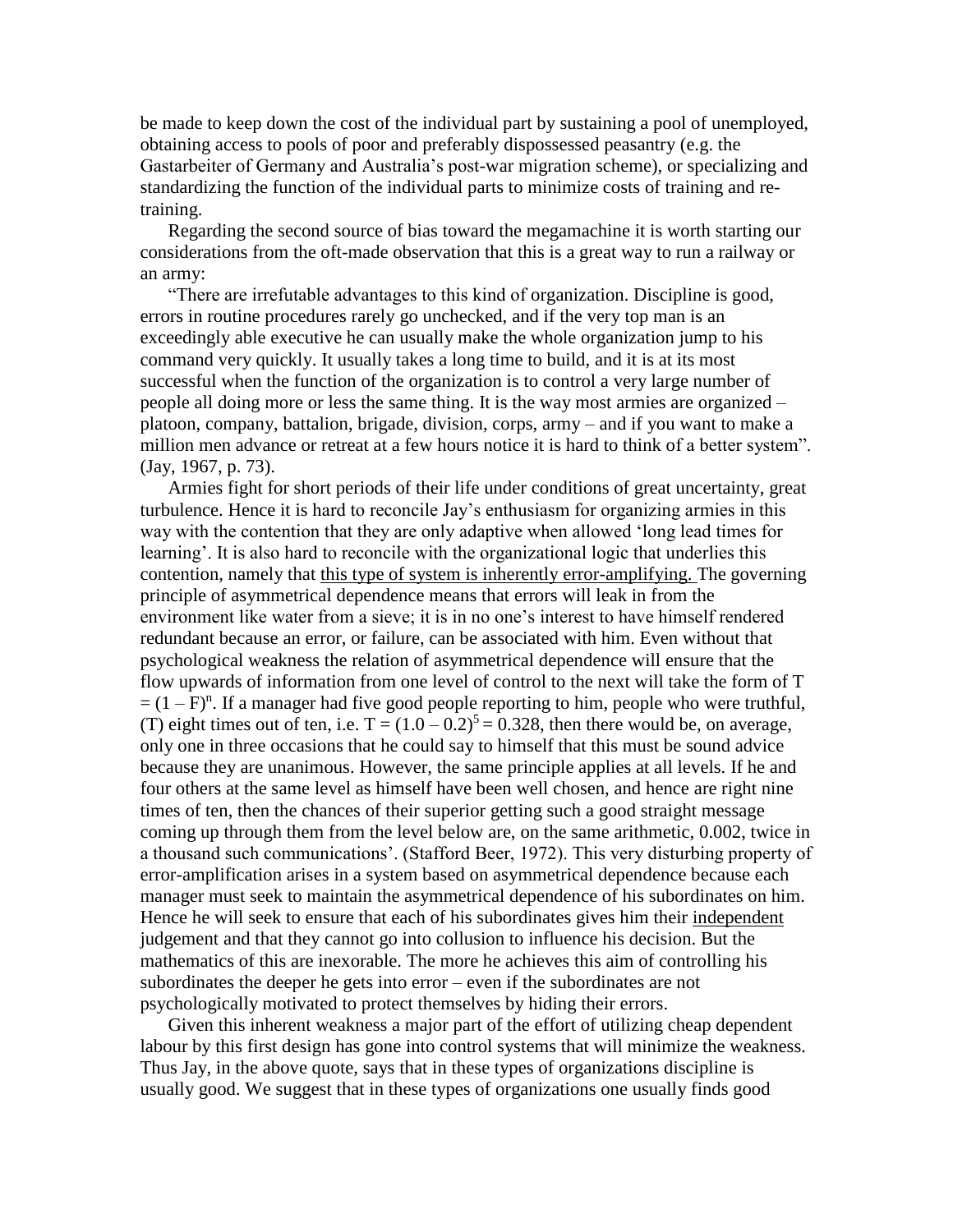discipline, not because they naturally create good discipline, but because they cannot function without imposing strong discipline. That they cannot function unless their individual parts are not only replaceable, but are also so threatened by punishment or withdrawal of rewards, that they will behave in a pre-programmed manner regardless of the evidence of their senses or their common-sense. Lewis Mumford has documented the vicious practices of torture and maiming that were introduced with the earliest emergence of the megamachine; poet laureate Masefield has documented the inhuman disciplinary practices of the Royal Navy up till the age of steam. Taylor and his contemporaries simply devised new sticks and carrots so that this organizational design could function within societies like USA where the Constitution forebade "cruel and inhuman punishment". There was no change in the aim. The aim remained that of blocking the holes of the sieve, preventing error getting into the system. By elaborate preprogramming of the parts at the work face, and of the control systems, expected contingencies could be met and failure of a part quickly identified. As Jay observed, such an organization "usually takes a long time to build". Standard operating procedures, rules, and regulations and training manuals have to be multiplied to meet the ever-newly emerging contingencies. They can rarely be wiped off the book because there can rarely be agreement in the control agencies that those contingencies might not occur again. New contingencies are slow to be recognized in S.O.P's because it is never too certain whether they are inventions of subordinates trying to cover up mistakes that might lead to their redundancy.

We can now summarize the learning properties of an organizational design based on redundant parts. There is an optimal amount of error that is necessary for learning by any type of system. The error-amplifying characteristic of this type of system threatens to swamp it with so much error that it is reduced to the response strategy of an addictive gambler, or a cat in a Thorndike puzzle box, i.e. stick rigidly to a system, right or wrong. The major active response to error is to prevent it getting into the system, even those errors that are necessary for learning; and to eliminate or send to limbo any part that appears to be associated with the intake of error or its perpetuation. With this sort of learning where is the adaptiveness? Jay is undoubtedly correct in stating that with this sort of system it is hard to think of a better one "if you want to make a million men advance or retreat at a few hours notice".

It is possible, with months of work, to pre-programme so many to start to advance or to start to retreat within hours of the starter's gun. Adaptive control, however, more or less finishes after that point, unless one has pre-programmed reserve forces to be fed into the subsequent action. Field Marshall Haig released a vast pre-programmed army across the front at the Somme at 7.30 a.m., July  $1<sup>st</sup>$ , 1916. By 3.00 p.m. that day he had precious little idea of where his many divisions were or what they were doing, although none of them had gone more than a mile or so from where they were at dawn. They had disappeared into the fog of war. This sort of information flow hardly augurs well for adaptability. When the Passchendale offensive opened on July  $31<sup>st</sup>$ , 1917, there was little evidence that learning had occurred in the previous year. As we said earlier this type of organization needs a long lead time for learning. So long, indeed, that Liddle-Hart said that armies normally prepare themselves to fight their last war.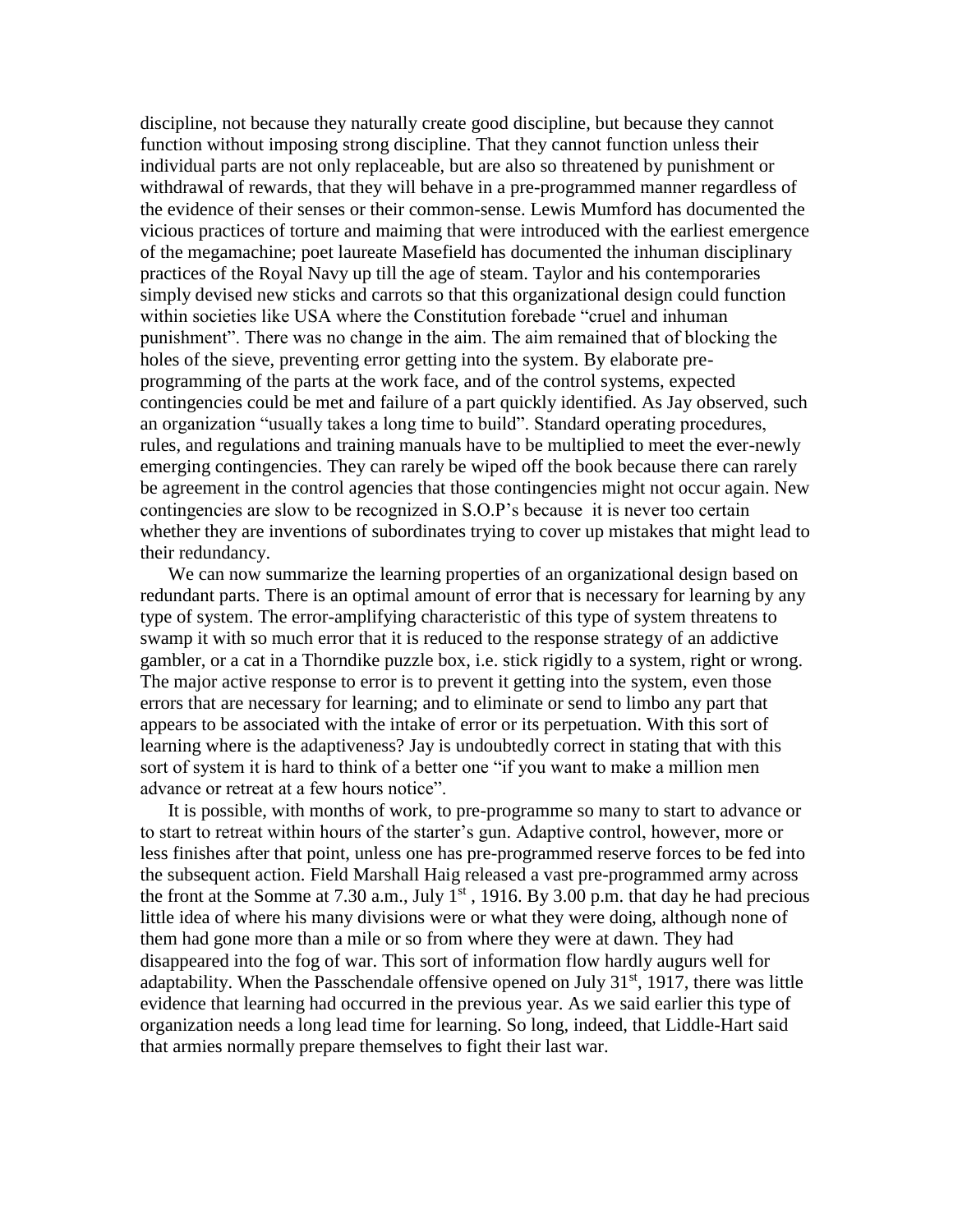The criterion of survival can be somewhat misleading in circumstances where the competing parties are all organized on the first design principle. The big battalions win the wars but lose the peace, because of the price they pay for victory.

The alternative design based on redundant functions (multi-functional parts) has been the favoured design in the western cultural tradition, if not always in practice. It also appears to have been the general preference in human societies up to the point where swidden agriculture gave way to societies based primarily on fixed cultivation and the use of metals.

The basic conditions favouring the alternative design are:-

- (a) the individual parts are costly (e.g. well educated or skilled) or highly valued;
- (b) adaptation has to be to a highly variable, complexly inter-correlated environment,

i.e. one in which a great deal of potential error is present and it is not randomized. In contrast to the first design this one is essentially error attenuating. The system by its own functioning tends to suppress error that come into the system. The formula given by Beer is  $T = (1 = F<sup>n</sup>)$ . Thus if as in the first example a manager has five people reporting to him who are each usually right in their judgement eight times out of ten then  $T = (1.0 - (0.2)^5)$ . Only about three times in 10,000 will they unanimously give him the wrong advice. The relation of symmetrical dependence means that they will check with each other as to the quality of the advice they were thinking of giving. We have assumed that they are no better as individual managers than those in the first example, and no better than each other. Each is assumed fallible in two occasions out of ten. They will not, however, be fallible in the same ways, and hence working to this second design they assist to suppress each others tendency to err.

With this quality a great deal of error can be accepted into the system and learned from. Rigid barriers of standing operating procedures and manuals do not have to be defensively manned as in the first design. Error is coped with by continuous learning and rearrangement of functions; not by prescription and rearrangement of parts. In this system advantage can be taken of the principle that the total sum of error in the system is equivalent to the square root of the sum of the square of the errors of each part. Attention can be directed to the weakest link, as this principle requires, and not to the specialized controlling parts as required in the first system. A further distinction between the two designs arises when the sources of error in the environment are to some extent correlated, i.e. 'it never rains but it pours'. The first design is at its best when the sources or error are independent, and only randomly occur together. Where this is not naturally the case special efforts are devoted to approximate this condition, e.g. keeping external relations in special compartments, and being very secretive about what is going on in those compartments. The second design learns better to adapt by exposing itself to the difficulties that arise for itself these external interdependencies.

A striking difference between the two systems occurs in the switching mechanisms. In the first design the critical decision is switching some parts to redundancy and activating others. The individual parts are probably not keen to be rendered redundant and not even very enthusiastic about being activated. These decisions are for the special control parts, and it is pretty irrelevant to their function whether the parts know why they are switched. In fact, anything that psychologically separates the special control parts off from the others would help to ensure that proper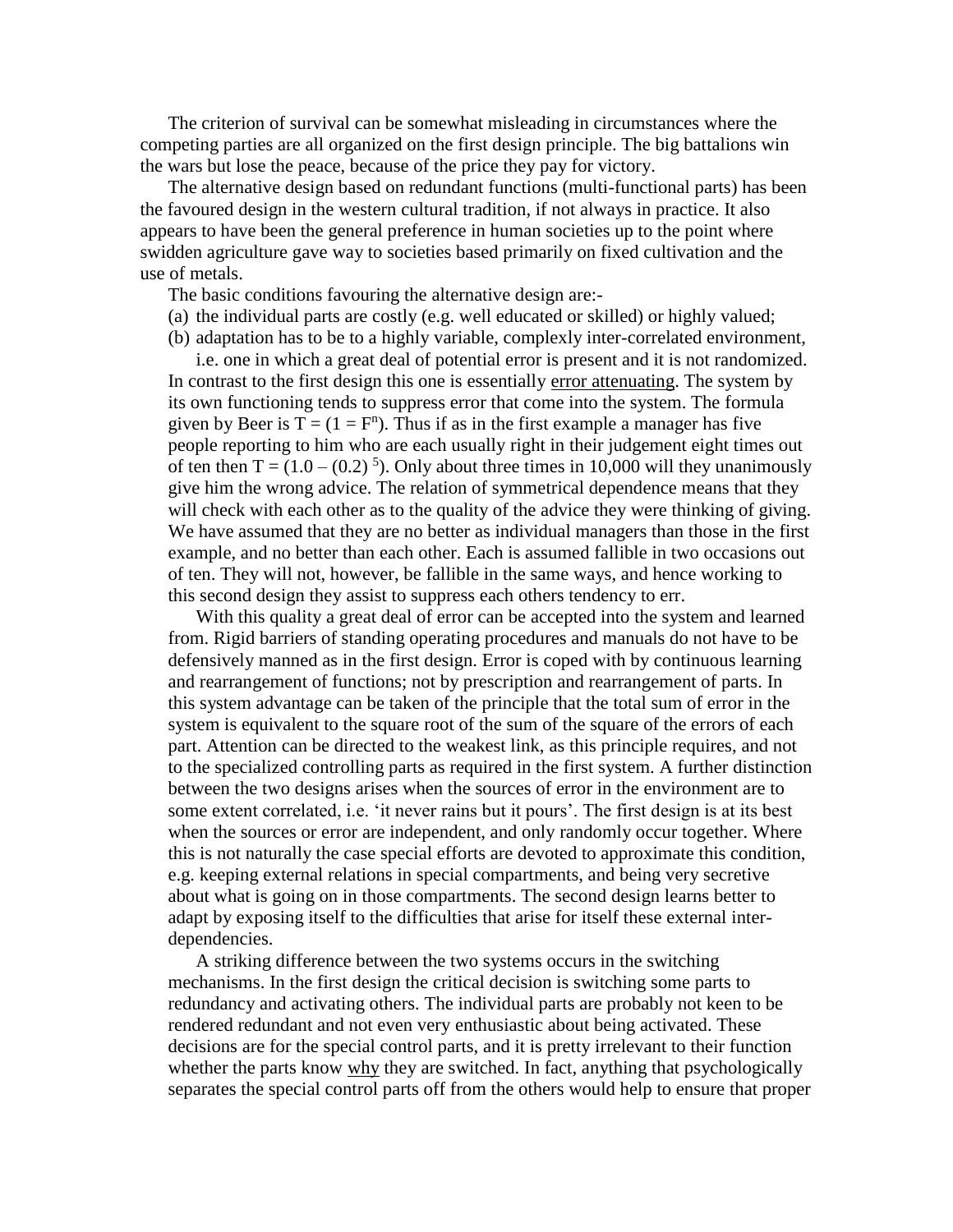decision rules are followed, and are not obfuscated by mere human considerations. In the second design, with its governing principle of symmetrical dependency, the switching is governed by the conditions of mutual help. The problem is that all parts, or enough parts, need to be alert and willing to bring their unused capabilities into action when the shared task demands it. Without considerable sharing of values and objectives, the potential of this design may not be realized, which may be one reason why Taylor turned to re-vamping the first design for the utilization of the multinational work force pouring into U.S. industry in his days.

One other property of these systems was noted by Feibleman and Friend, and been frequently observed. Organizations based on redundancy of parts constantly strive to accumulate a superfluity of parts; to ensure that at any one time they have more parts that they actually need for what they are doing. These reserves of duplicated parts are essential to ordinary, day-to-day operation, and the major insurance against the unexpected. This superfluity f manning is sought at all levels except the very top. By contrast organizations based on redundancy of functions (capabilities) find their optimal level at a point where undermanning stretches their joint resources, and challenges them to frequently reallocate functions\* .

In choosing this second design for their organizations, people are implicitly making choices amongst ideals. For homonomy rather than self-seeking, self-serving autonomous striving; for mutual help and nurturance rather than own survival in the system; for inclusion of the criteria of humaneness along with the usual decision rules of effectiveness and efficiency.

The argument so far has been that shared values are essential for decentralization but the basic design of the organization will determine who needs to share those values. In the first design this can only be an elite as there can be no question of the ordinary members being allowed any more discretion than is unavoidable.

In the alternative design the widest possible sharing of values and sense of mission is necessary. Only in that way mutual support be mobilized to cope with and learn from the unexpected; and to learn to better cope with the expected. Thus, in the alternative design, Selznick's dilemma does not necessarily arise from efforts at organizational decentralization. The more broadly the values are shared in an organization the less likely, in general, that they will be at conflict with community values.

The alternative design suggests a solution to another aspect of the problem that arises with decentralization. This aspect is the arrogance of the elite to whom power is devolved by decentralization; arrogance not just psychological distance. They may share a sense of mission and observe certain values but their own sense of their personal importance inevitably leads to a personal style of management: on the one hand to curry favour with the governed, on the other hand to arbitrarily suppress what is thought to be insubordination. It does not matter whether one looks at the French prefecture system, the District Commissioner system of the British Colonial Service

 $\overline{a}$ 

<sup>\*</sup> Footnote: In Logic of the living brain, 1972, Sommerhoff tried to identify models that would explain the uniquely adaptive characteristics of that organ, and still do justice to the knowledge we have of its structure and functioning. He was led to reject the design based on redundant parts and to postulate two variants based on redundant functions. These two variants closely parallel the two discussed by Emery and Emery, (1973)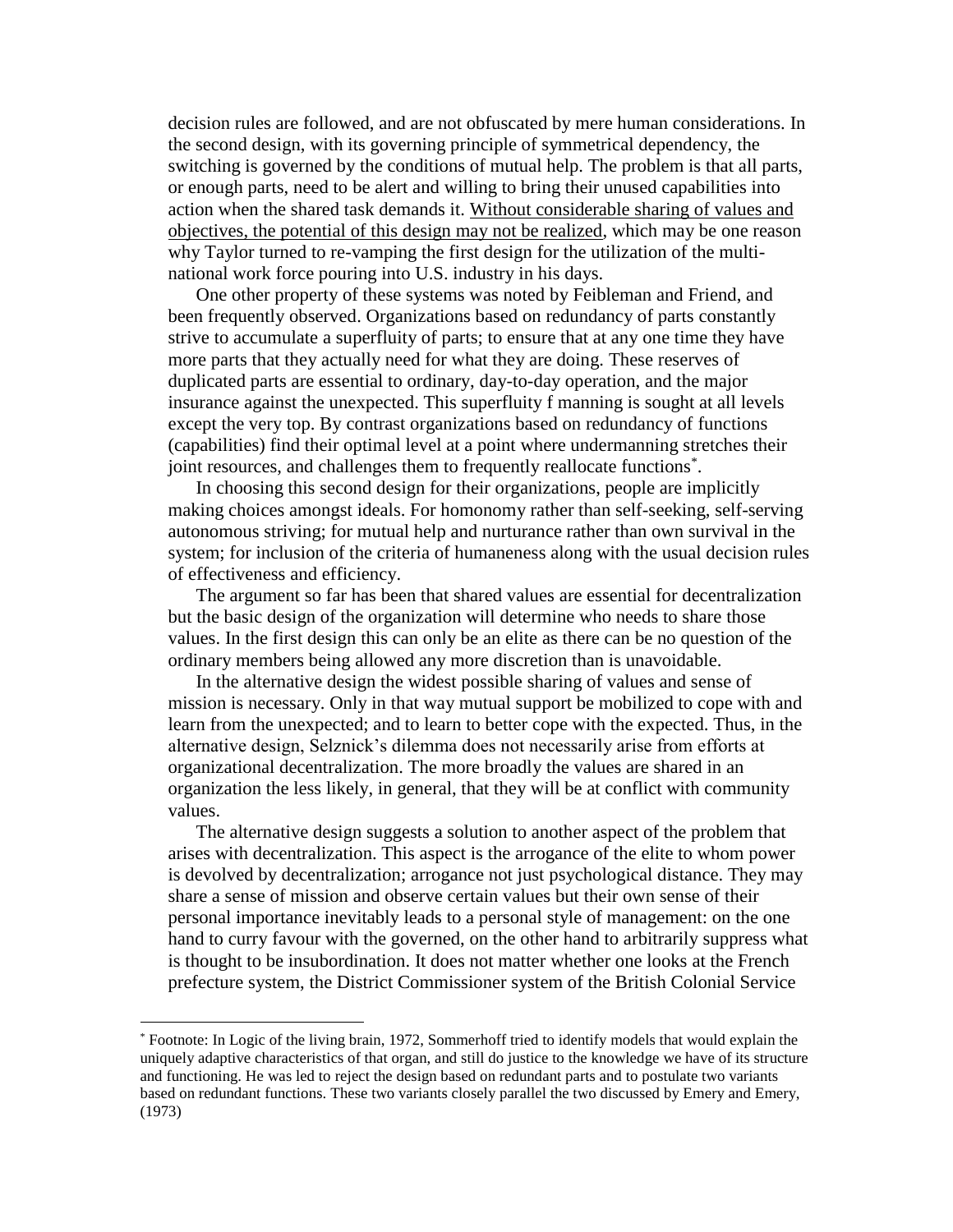or the Indian Civil Service. The fine tradition of those bodies masked extensive and inevitable individual deviations. The impersonal but distant control from Whitehall, Paris and New Delhi was replaced by close but corruptible local dictatorship.

Decentralization within the alternated design must seek to retain the principle of 'mutual support of multi-functional parts' right down to the last point of delegated authority. Thus within a district commissioner system responsibility for a group of four or five districts would be the joint responsibility of those four or five District Commissioners. For purposes of routine operations each District Commissioner may work mostly with a particular district but it is not his district; they are not his people: it is not for him to evolve his distinctive interpretation of organizational values, policies and mission. In non-routine matters the group of District Commissioner complement each other's understandings, abilities and efforts. In the exercise of their joint responsibility they will tend to correct individual errors and deviations and the movement of individuals through these roles (by promotion, etc.) will not require anyone to hang out the sign, 'under new management'. The individual takes on individual responsibilities but in the first instance these are to his fellow District Commissioners.

In the traditional system each District Commissioner found it to his advantage to feed the center with only such information as would serve and protect his interest. Well aware of this, the Centre evolves inspectorial system and parallel channels of communication. To make his own life easier, the traditional District Commissioner builds personal networks of influence – networks that are only maintained by mutual favours. The Center reacts by shortening the term of duty in a district even though this lessens the chance of a District Commissioner coming to understand the district. The District Commissioner officially turns a blind eye to new developments for as long as he can, in the hope that they will go away or a fellow District Commissioner with a similar problem will run the risk of trying something new. He will seek to accumulate reserves of authority, resources and staff and to retain them in reserve status (i.e. relative idleness) so that he will no be seen to be caught short on the evil day when the unexpected materializes.

These tendencies can be summed up in a couple of adages:

'what they don't know can't hurt me'

'if I don't know about it (officially) it can't hurt me'

'don't go looking for trouble'

 $\overline{a}$ 

'never get caught with your pants down'

'always have more resources than problems'

In the system of joint responsibility very different tendencies are at work, provided the whole group does not go corrupt together.\*

<sup>\*</sup> This possibility cannot be judged on the basis of what has been observed in organizations based on the concept of redundant parts. In those organizations informal groupings usually emerge. They emerge on the basis of what can trust whom to go into collusion to work against the system (or at least independently) for their personal protection and advancement. In the alternate system no informal arrangements offer as powerful a means of protecting or advancing one's interests as the system itself unless some external system surreptiously recruits them as a group. Penetration by a one-by-one process is the usual way of corrupting a type 1 organization. It is fraught with dangers for the individual in this type.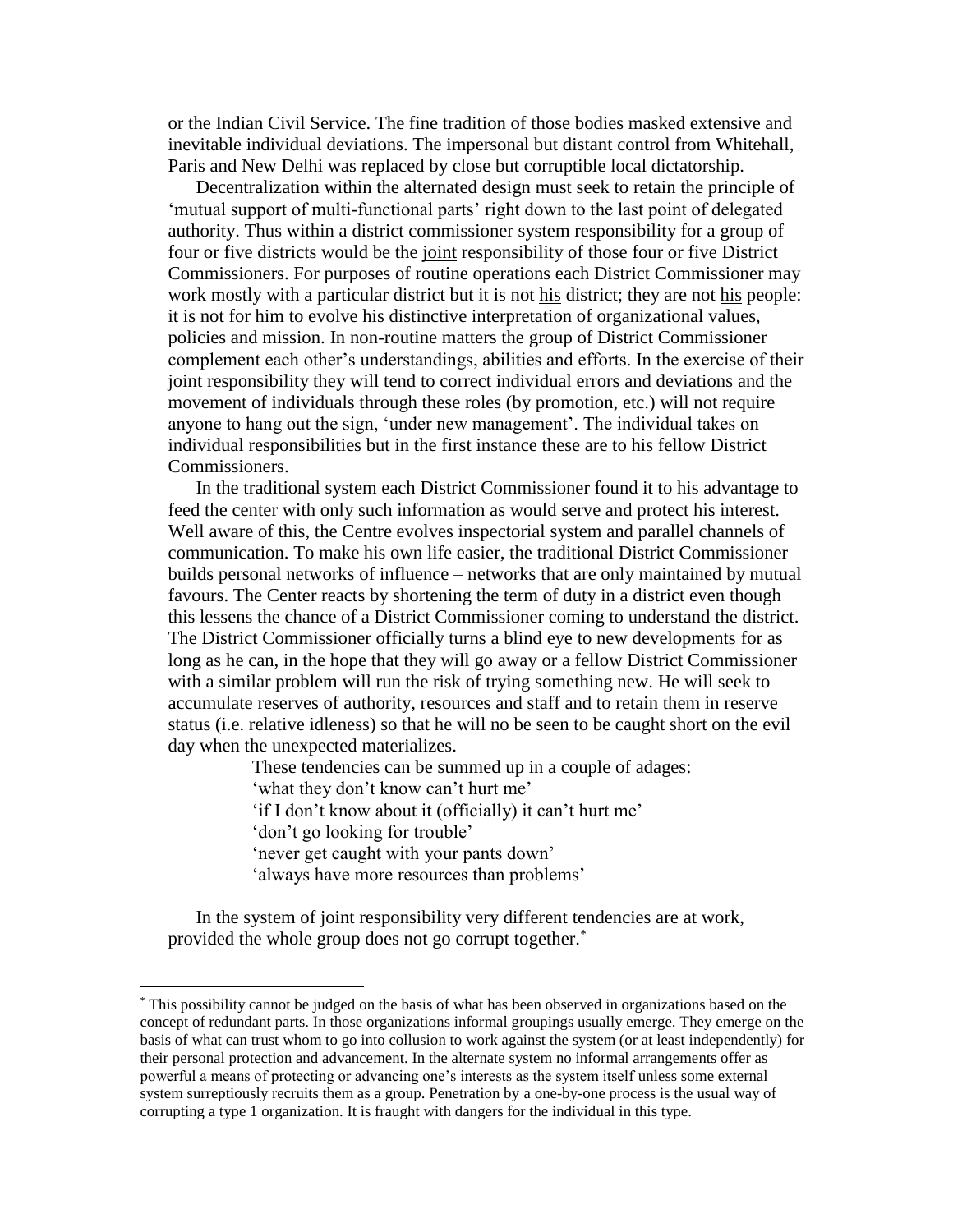Communication with the center can be open and truthful without the individual getting a reputation for 'crying to mummy', 'crying wolf', 'empire building', 'scapegoating', 'an old woman', etc. Where an individual's observations pass the test of his colleagues' observation, experience and knowledge, they go to the Centre with that weight and cannot readily be dismissed by denigrating the individual's motivations or abilities. Instead of devising inspectorial and other control systems, the Centre is much more likely to concern itself with ways to strengthen the means at the disposal of the group of District Commissioners to gather and process information and to improve the means by which they can share in the group's knowledge of their districts. It is the difference in attitude that can be expected toward a source that is seen as a propaganda center and a source that is seen as an information center.

The group of District Commissioners will certainly wish to create a network of influence, for the same basic reasons as does an individual District Commissioner to make easier the process of governing. The nodal point in the network is not, however, an idiosyncratic individual who is here today and gone tomorrow. The mutual favours are not centred on such an individual. Instead 'the mutual favours' center on the furtherance of government policies, that persist despite changes in personnel, or change at Central direction despite persistence of personnel. Others can expect to be favoured members of the District Commissioners' network only so long as they further the government policies pursued by the District Commissioners. The network could be expected to accumulate strength despite changes in the personnel of the District Commissioners' team. It also seems clear that this network of mutual favours based on common pursuit of public ends is more likely to undermine personal corruption in the other parallel government systems than to re-enforce it, as happens in decentralized type 1 systems. Those who wish to avoid pressures to bribe the parallel systems can expect the support of the District Commissioners if they are of proven value to the District Commissioners. In the old system of personalizing favours it is better for all to turn a blind eye to all but the most flagrant breaches of public trust.

For a group of District Commissioners, with joint responsibility for their districts, new developments will generally constitute a challenge, not a threat. As we noted above, the probability of actually making an error in responding to a new situation is markedly reduced if they are pooling their knowledge. The chances of this being individually judged as unsound on inadequate evidence is also markedly reduced. I think that, on balance, such groups will be more motivated by the kudos of tackling new challenges than avoiding 'blotting their copy books'.

The Centre, for its part, will have little difficulty in realizing that its policies and programs are best served by early warning of emergent problems and early multiple attempts to find practical solutions. Their response is less likely to be that of finding out who jumped the gun and more likely to be try to learn more, and to find out who was the 'bright spark' so that he or she could better help them at a higher level.

I may have seemed to have drawn to freely upon my imagination in describing the properties of a jointly responsible group of District Commissioners. The obvious critique is that human beings are human beings. If they so frequently behave one way in the traditional design then they will surely do so in the alternate design, e.g. the 'natural urge to seek dominance' over one's peers. I think it would be granted that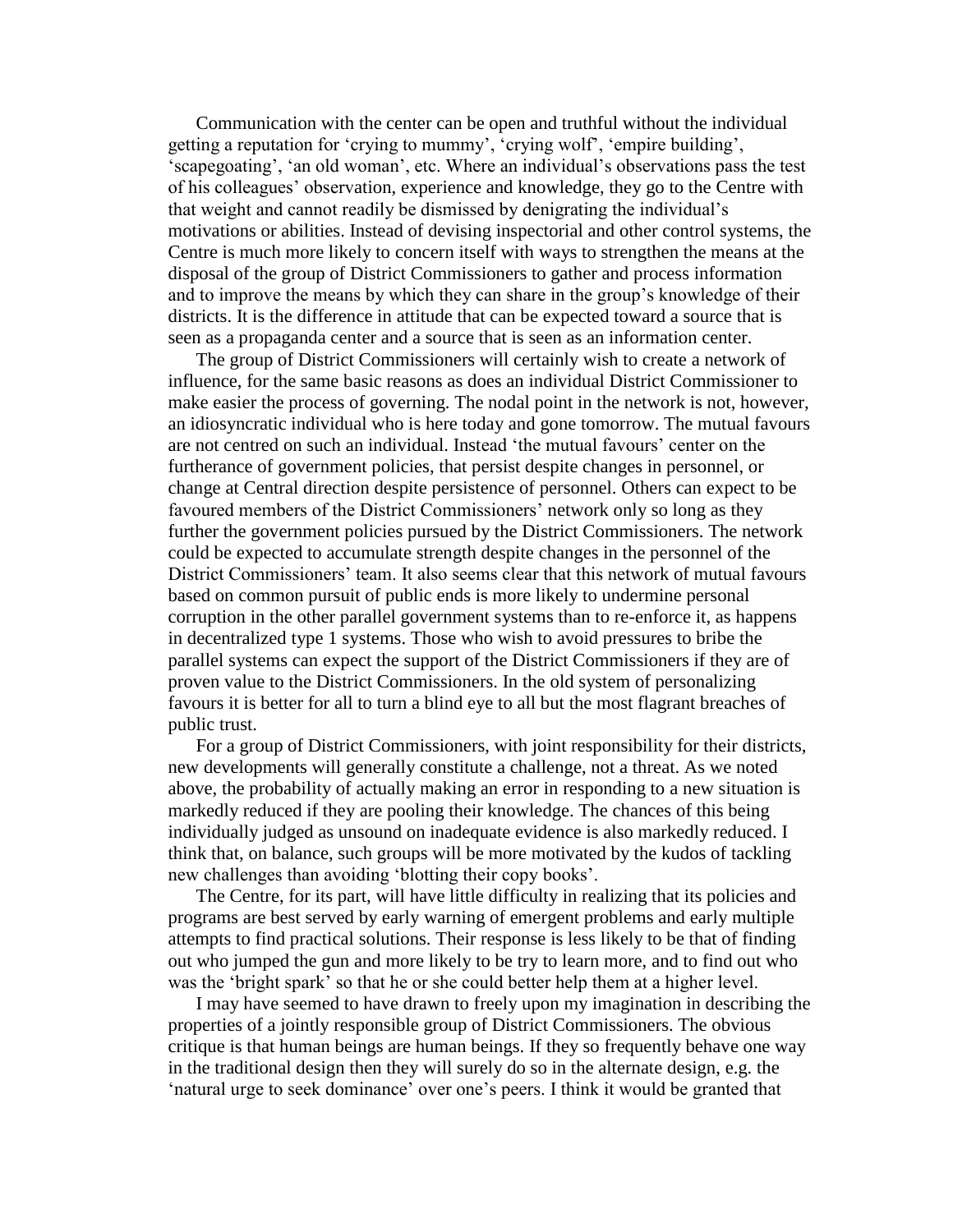oxygen is also a natural entity but we would be unwise indeed to make the same sort of assumption that therefore oxygen plays the same role for human survival in the combination of carbon monoxide as it does in carbon dioxide. The other line of criticism would have to be that these effects have been too infrequently observed to be given credence. In fact we have so much evidence of the negative effects of committee workings that the whole proposition must be put in doubt on purely empirical grounds. It should have been obvious that I was not suggesting a committee of 4-5 District Commissioners, each responsible for the set of territories. In such an arrangement the individual could always hope to save his own skin by pointing out that in his district he had not fallen into the misguided ways of the majority of the committee. To put it into a few words, no one goes into a committee without a commitment to protect or advance his own interests. It is of less concern to the committee man that the committee output is good than it is to ensure that their input was satisfactory, and not a reason for censure. Much more important is to ensure that the outcome of the committee's deliberations does not compromise the ends to which he or his organization are committed.

We have ample empirical evidence that when human elements are combined in organizations based on the principle of redundant functions their 'chemistry' is strikingly different from when they are combined according to the principal of redundant elements (Emery & Thorsrud, 1975).

#### Participation or representation at the grass roots level.

We have been dealing with only one of two aspects of decentralization – the decentralization of administration. Advances in this direction would, in a democracy, have little effect if, at 'the grass roots' level, the administrators were confronted by the political machine of Mayor Daley's Chicago or the Congress machine in some of the states of India.

We have to ask what kind of interface is needed between the people and the administration for effective decentralization.

With its orders, rules, regulations and monetary handouts an administration shows its face to the individuals. Theoretically it, the administration, could gain some insights from this multitude of contracts but in practice such is rarely the case. The officer's job is to enforce the rule not reason why. The citizen's first concern is to find a way out for himself not to accept the burden of challenging the rule itself. If a particular rule is burdensome to others as well as himself then he may well go into collision to obstruct its enforcement but this sort of collective reaction will rarely form this basis for rational consideration of the purposes intended by the rule. It is administration itself which is likely to be challenged. Hence, I think, the constant use of the 'reform ticket' to gain the elected offices of sheriff, judge, mayor and attorney in the USA.

An administration needs some way of coming face-to-face with collectives of which the individuals are members. At this level an administration can hope to get some feeling for what complement is needed to the self-regulative ability of the collective; what government interference could be tolerated without lessening of the self-regulating abilities of these collectives; what government interference would generate self-defeating opposition of these collectives.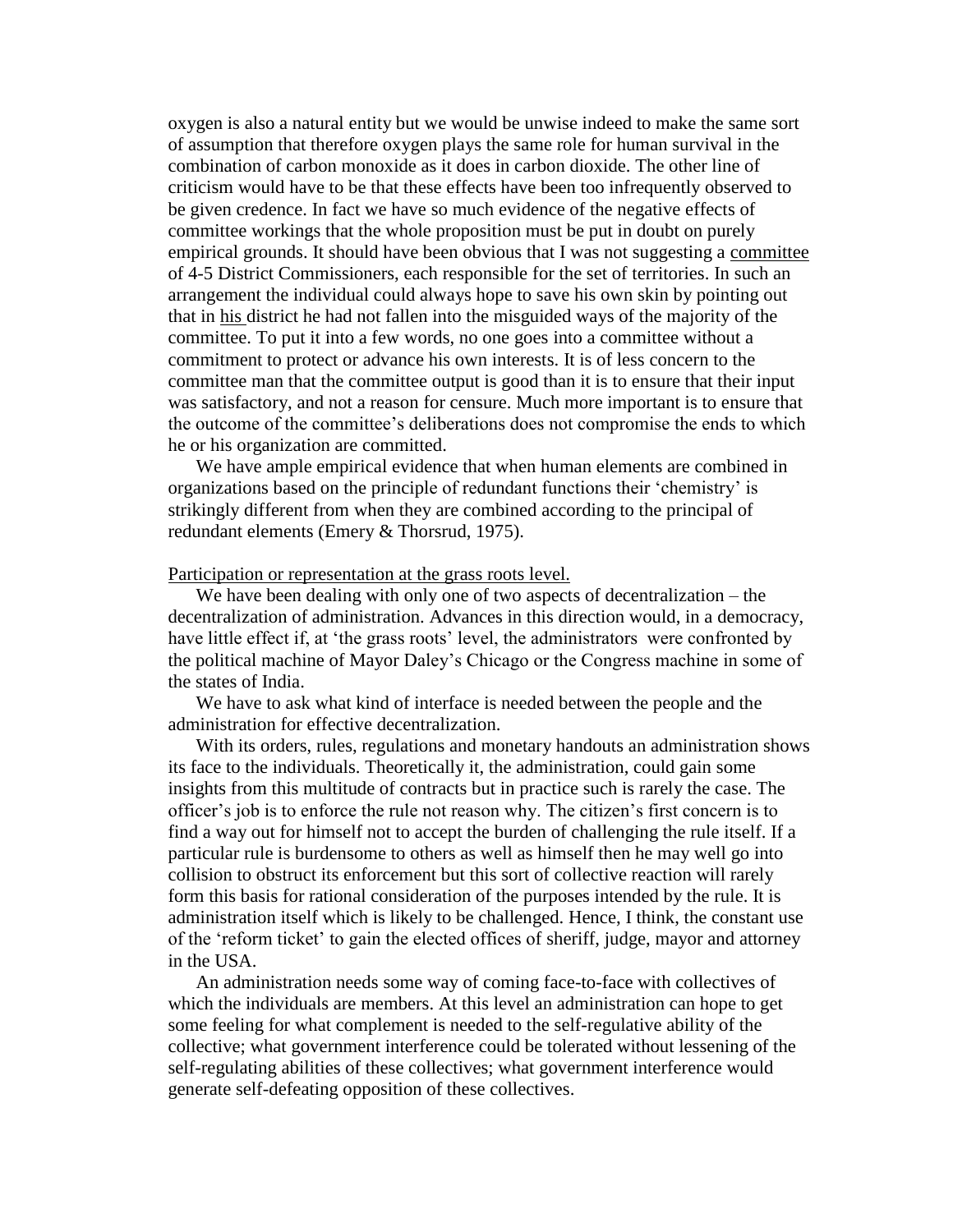These questions are, as it seems to me, at the heart of the art of governance.

By this I mean to condemn any system of governance that interferes when it is not needed, that reduces self-sufficiency or that generates conflict by its efforts to be helpful. The criteria I have stated are not meant to condemn a system of governance that interferes when there is a need but for some local reason the need is not perceived; enforces temporary tutelage as the best path to a higher level of conflicting interests that blocks the emergence of non-zero-sum solutions.

Just in the writing of this about politics, I have a sneaking feeling that I am writing like a politician: 'Yes to this and yes to that but never a care for where it is at'.

However, how would an administration know if needs existed but were generally unrecognized by the people concerned, that people had temporarily lost some of their capabilities for self-determination or that they had come to live with an unnecessarily exploitative structure because they could see nothing better?

I suggest that centrally commissioned social science studies cannot go far to meet these sorts of administrative requirements. To commission such studies, the central administration would have to know enough about the local affairs to know what had to be studies. The research commissioned by the AAP (Australian Assistance Plan) well illustrates how difficult it is to get precise results about the imprecisely formulated goals of a Federal agency.

In general it seems undeniable that a decentralized administration needs to be confronted with effective grass-roots organizations.

The collectives that constitute the grass roots are mostly of a number that render face-to-face contact ineffective.

This is a problem that we have been faced with in the democratization of industry. It has not been difficult for groups of from 4 to 40 to become self-managing groups, depending on their shared work culture and their proximity in working. At the plant level, where we might be considering a thousand or more people, it has not been at all obvious how such direct participation could be achieved. For many decades it had seemed that only representative democracy was possible. The chosen person was supposed to be an insurance that the concerns of the majority of workers who elected him would be duly reflected at the committee, Work Council or Board to which he was elected. There was one impassable snag in this procedure, and it has always been present in systems of representative democracy. From the moment that the ballot count is completed the elected number is one of the chosen people. This marks him out from the others who sought to be chosen and it very clear marks him out from those who voted or could have voted but did not bother. The chosen person has a sense of his own importance which he does not share with those who merely voted. As an 'elected representative' he is on a life-course that practically none of his electors will ever be on. The de-centralized administrator might well feel that interfacing with such representatives of the people brings him no closer to the people.

I suppose that I am raising the question of whether administrative decentralization can be achieved in conjunction with the Westminster style of representative democracy. I think that I am saying that they are incompatible. The Westminster style of representative democracy seems to inevitably forced toward 'maximum representativeness' – gathering power by being able to claim to represent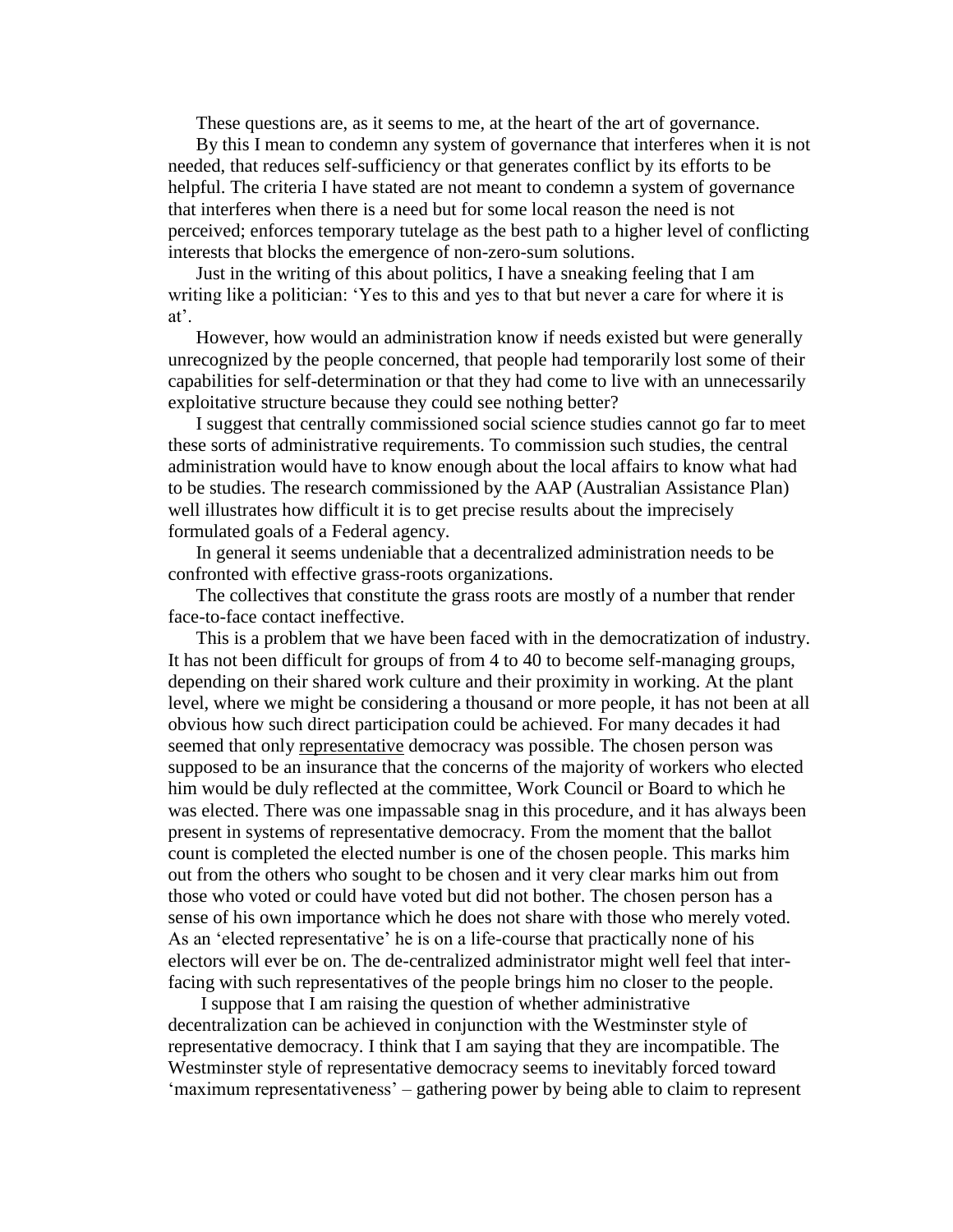more people. An administration that serves such a system will also find its own best rewards in centralization, not decentralization.

Have we any alternative that is still democratic?

Several organizations have successfully experimented with 'core management teams' to which individuals workers are appointed by roster. Each person is on the roster in his own right and is not expected to represent anyone. It is only chance which determines when his turn comes up, and when it does, it does not connote any special distinction. It might be argued that this system would bring forward the dull and incompetent. It would in the same proportion as there are such people in the work force. This seems to matter little if the bright and competent are willing to contribute to the best of their ability.

We cannot in any case assume that the process of popular choice is very effective at wedding out the dull, incompetent and lazy or in protecting the honest and the weak.

Please let me hasten to stress that there are, to my knowledge, only a few industrial experiments along this lines. Although we have a good deal of experience with the jury system in law and some relevant anthropological and political science reports, much would need to be done to get a workable system of direct participation into local and regional government.

An example may indicate the importance I attach to making progress in this direction.

Some years after gaining independence India introduced a system of democratically elected representative councils at village level and for groups of villages – the panchayats and the gram panchayats. One study, in the Jaipur district of Rajasthan, yielded the results shown in Table 1.

|                            | Percent of Population | Percent of seats in Gram |
|----------------------------|-----------------------|--------------------------|
|                            |                       | Panchayat                |
| Higher castes              |                       |                          |
| Middle castes              |                       |                          |
| Non-scheduled lower castes |                       |                          |
| Scheduled lower castes     |                       |                          |

Table 1: An Example of Representative Democracy

(Mehta, 1975, p. 44)

This is, admittedly, an extreme case. It is not, however, atypical of India (Mehta, ibid, p. 40-1). It indicates the frightful barriers that confronted the decentralized district commissioner system at a time when it was expected to implement laws favouring the small cultivators, the landless agricultural labourers and the scheduled castes and tribes. The figures are not to hand but I would not be very surprised to find that women and young people were grossly under-represented on the gram pachayats. A jury or roster system could not allow of such gross discrepancies if the roster roll properly reflected the population structure. Under such a system women would be rostered in roughly equal numbers to men and the poor, the weak, the young, the migrant in proportions nearly equivalent to their presence in the community. How nearly the governing bodies would thus be non-misrepresentative (i.e. meet the criterion for a fair trial jury) would depend on practical arrangements that determined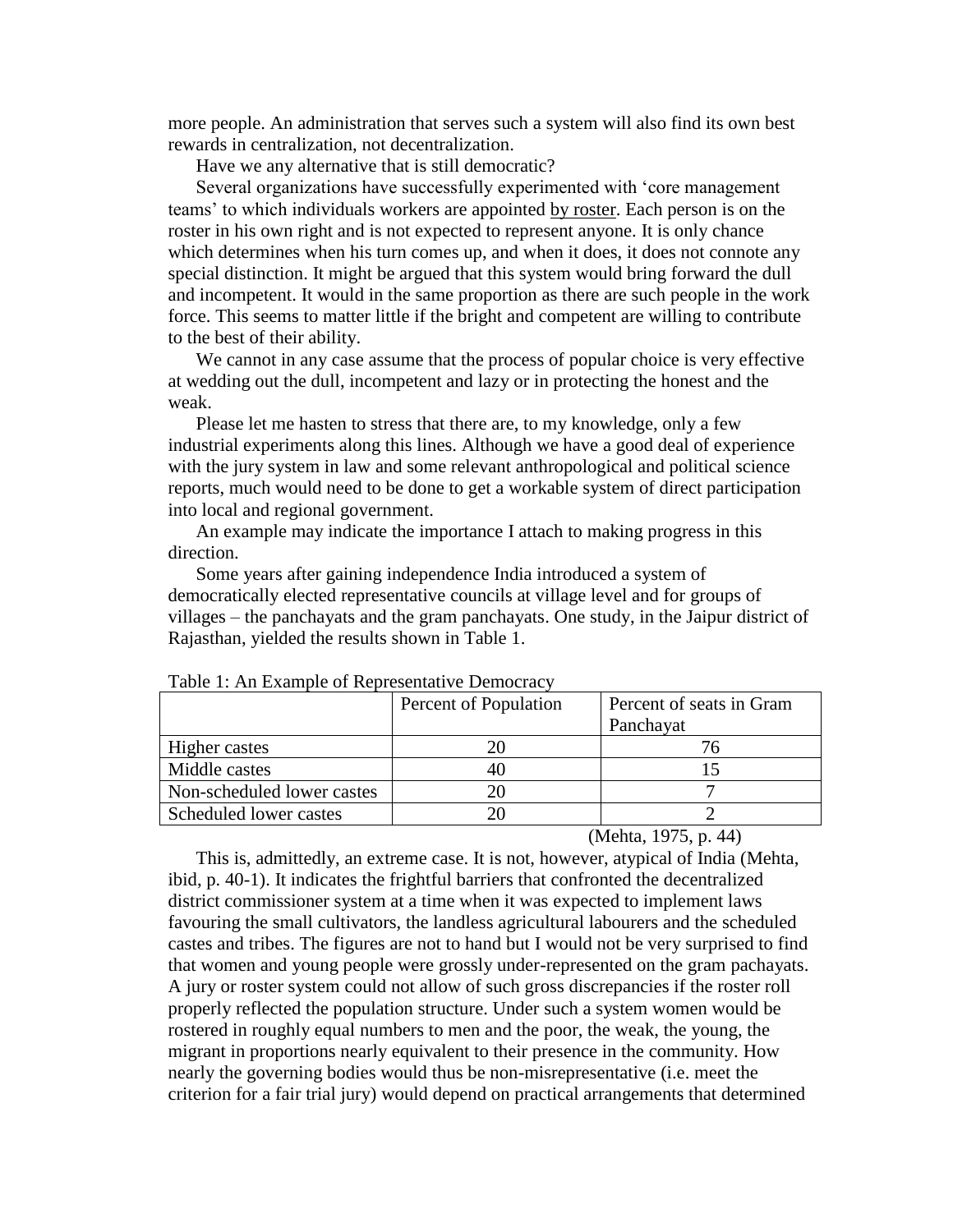how easy it was to get out of service, and how prestigeful or rewarding it was to serve, and what resources one could draw on in order to serve more effectively. About these matters we know little.

Whichever way I have looked at the concept, the bias of age emerges. There seems to be no viable alternative to a system in which one is rostered and serves satisfactorily at a local level before being registered on the roster roll for a region, and so on. Each step add years to the age of the candidates. This does not bother me. The young can obviously be outstanding in musical or mathematical achievement; I do not believe this is as possible in the social sciences or the art of governance. If the young were excluded from effective participation in the machinery of self government I would be bothered. Within a participative democracy they would be drawn into the process at a rate appropriate to their proportion in the population and numbers of them early qualified for the wider levels of government. With the present representative system the young are sadly lacking at the local levels of government and those who appear at the national level appear, more often than not, to be display items, window dressing.

### Summary and Conclusion:

It has been argued that administrative decentralization depends upon the embodiment of values. These values will be embodied in an elite unless the administration is de-bureaucratized – re-organized on the principle of redundant functions.

Decentralization of administration will not achieve increase in the involvement of citizens unless there is an effective decentralization of government, and of legislative power.

However, representative forms of democracy appear to stifle and restrict the involvement of citizens. It seems worthwhile to try and evolve participative forms of local and regional government.

Beer, S. Brain of the Firm, 1972, London, The Professional Library.

- Emery, F.E., and Thorsrud, E. Democracy at Work, 1975. Canberra C.C.E., ANU 1976. Leiden, Nijhoff.
- Emery, F.E. Adaptive Systems for Our Future Governance, First Rafi Ahmed Kidwai Memorial Lecture, 1976, New Delhi, National Labour Institute.
- Feibleman, J. and Friend, J.W. The Structure and Function of Organization in F. Emery (ed.), Systems Thinking, 1969, London, Penguin.

Herbst, P.G. Alternatives to Hierarchies, 1976, Leiden, Nijhoff.

Jay, A. Management and Machiavelli, 1970, London, Pelican.

Mehta, B. Bureaucracy and Change, 1975, Jaipur, Administrative Change.

McWhinney, W. Dual Hierarchies, 1975, Los Angeles, Graduate School of Management, UCLA.

Mumford, L. The Myth of the Machine, 1967, London, Secker and Warburg.

Pateman, C. Participation and Democratic Theory, 1970, Cambridge University Press

Pierce, W.H. Redundancy in Computers, February, 1964, Scientific American.

Selznick, P. TVA and the Grass Roots, 1949, Uni. Of California Press.